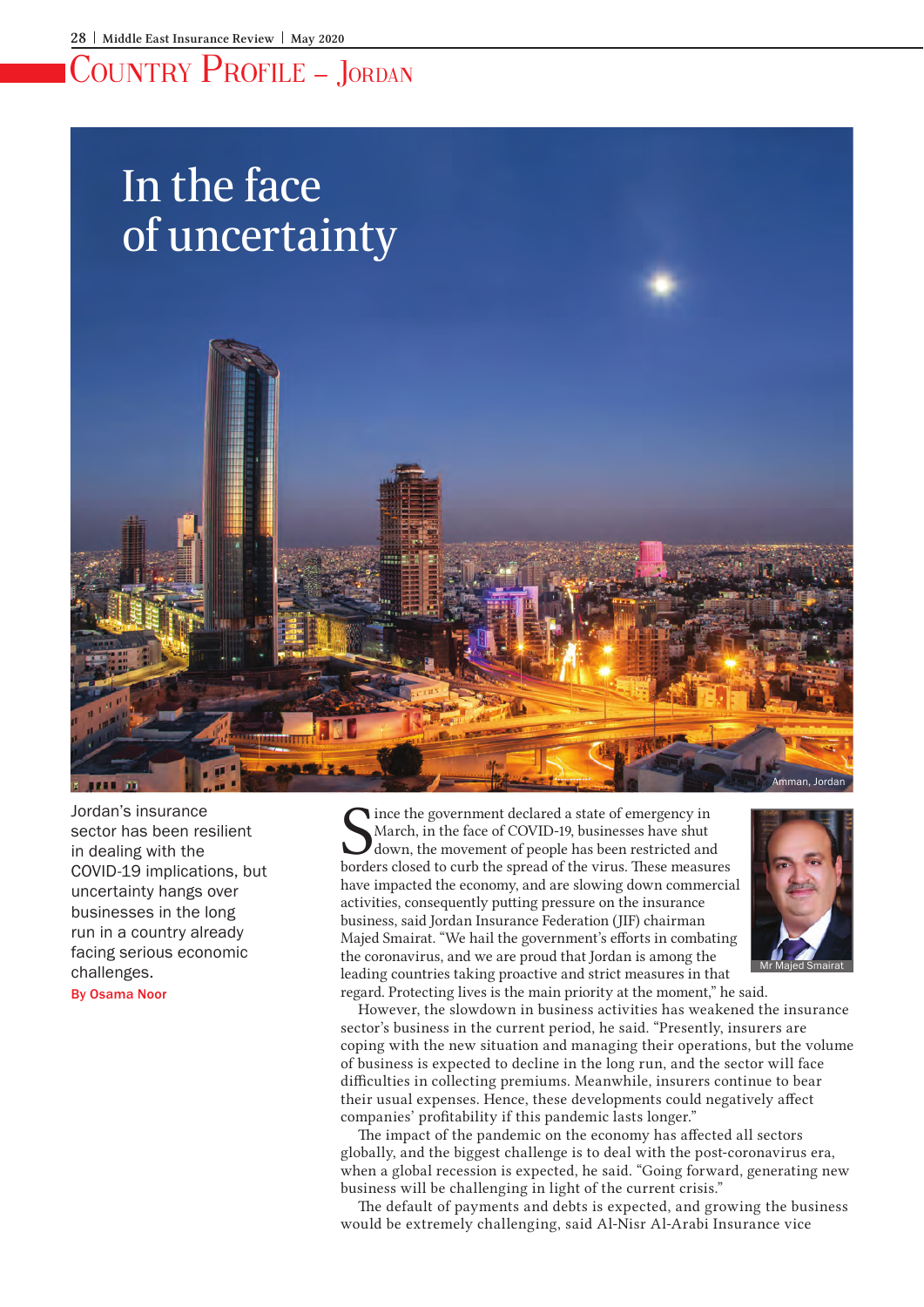# COUNTRY PROFILE - JORDAN

|                       | <b>GWP</b> |        |             |                            | <b>Paid claims</b> |        |             |                             |
|-----------------------|------------|--------|-------------|----------------------------|--------------------|--------|-------------|-----------------------------|
| JOD <sub>m</sub>      | 2019*      | 2018   | %<br>change | % of<br><b>GWP</b><br>2019 | 2019*              | 2018   | %<br>change | % of paid<br>claims<br>2019 |
| Motor                 | 235.01     | 227.50 | 3.30        | 38.24                      | 235.24             | 242.08 | $-2.83$     | 49.66                       |
| Medical               | 187.57     | 182.38 | 2.85        | 30.52                      | 161.53             | 159.46 | 1.30        | 34.10                       |
| Fire and property     | 68.05      | 70.03  | $-2.83$     | 11.07                      | 27.54              | 19.74  | 39.51       | 5.81                        |
| Marine and transport  | 16.03      | 17.80  | $-9.94$     | 2.61                       | 7.61               | 5.39   | 41.19       | 1.61                        |
| General classes       | 12.14      | 12.69  | $-4.33$     | 1.98                       | 2.54               | 2.89   | $-12.11$    | 0.54                        |
| Liability             | 7.23       | 6.49   | 11.40       | 1.18                       | 0.71               | 0.82   | $-13.41$    | 0.15                        |
| Aviation              | 1.76       | 1.95   | $-9.74$     | 0.29                       | 0.04               | 0.01   | 300.00      | 0.01                        |
| Credit & Suretyship   | 0.95       | 0.89   | 6.74        | 0.15                       | 1.80               | 2.28   | $-21.05$    | 0.38                        |
| <b>Total non-life</b> | 528.74     | 519.73 | 1.73        | 86.05                      | 437.01             | 432.67 | 1.00        | 92.25                       |
| Life                  | 68.36      | 65.49  | 4.38        | 11.12                      | 36.70              | 42.50  | $-13.65$    | 7.75                        |
| Investment-linked     | 14.96      | 19.00  | $-21.26$    | 2.43                       | 0.00               | 0.50   | $-100.00$   | 0.00                        |
| Annuities             | 2.43       | 1.59   | 52.83       | 0.40                       | 0.00               | 3.20   | $-100.00$   | 0.00                        |
| <b>Total life</b>     | 85.75      | 86.08  | $-0.38$     | 13.95                      | 36.70              | 46.20  | $-20.56$    | 7.75                        |
| <b>Gross total</b>    | 614.49     | 605.81 | 1.43        |                            | 473.71             | 478.87 | $-1.08$     |                             |

### Performance by line of business 2018-2019

chairman and general manager Yacoub Sabella. "This is true for all branches of business. Therefore, the biggest challenge for insurers is to preserve their cash flow and try to collect as much debts as possible."

He noted that insurers' fixed costs are concentrated in employee-related and commissions expenses, which account for more than 80% of gross

expenses. "Regardless of growth in business, we still need to pay those expenses."

### Short- vs long-term impact

The reduced traffic on the roads, a consequence of commercial activities coming to a standstill, would be reflected positively in the results of insurers in the short run, said Mr Sabella.

"This would benefit insurers from a risk point of view, where the rate of accidents has declined sharply resulting in enhanced loss ratios. Motor insurance, for example, is expected to register around 20% loss ratio on the back of having very low accidents in the past couple of months," he said.

Motor is the largest line of business in Jordan, covering almost 40% of the market's GWP. Al-Nisr does not write motor but, for some insurers, it accounts for over 60% of their business. Therefore, the results for the sector in the first half is expected to be positive, considering the healthy loss ratio and hefty weightage



\* Preliminary results Source: Ministry of Industry, Trade & Supply

motor has on the overall market portfolio.

In the long run, the economic impact of this crisis is expected to be harsher than that of any previous financial crises, said Mr Sabella. "The insurance sector might currently benefit from the lower risks, but the negative implications which we might witness in the coming six to 12 months may negate the benefits generated today. In the medium-to-long run, we hope for this to be neutral, but the upcoming period is definitely shrouded in uncertainty. We are unable to identify the precise risks ahead, and it remains too early to make a prediction on how things would evolve."

From a global perspective, the insurance sector is expected to suffer from the cancellation of events, business interruption and consequential losses. Nonetheless, there is a lack of concentration of such risks in the short term in Jordan, said Mr Sabella. "Moreover, such risks are largely reinsured, with only a small share retained," he said.

From an investment viewpoint, the impact varies from one company to another, he said. "But overall, insurers in Jordan have very limited exposure to international equities where most insurers' investments are concentrated in cash deposits or bonds, which pose reasonable risks at the moment."

Yet, it is expected for insurers' investment income to decline, given the overall impact of the coronavirus on financial markets and other economic activities, and consequently affect their profitability in the medium-tolong term.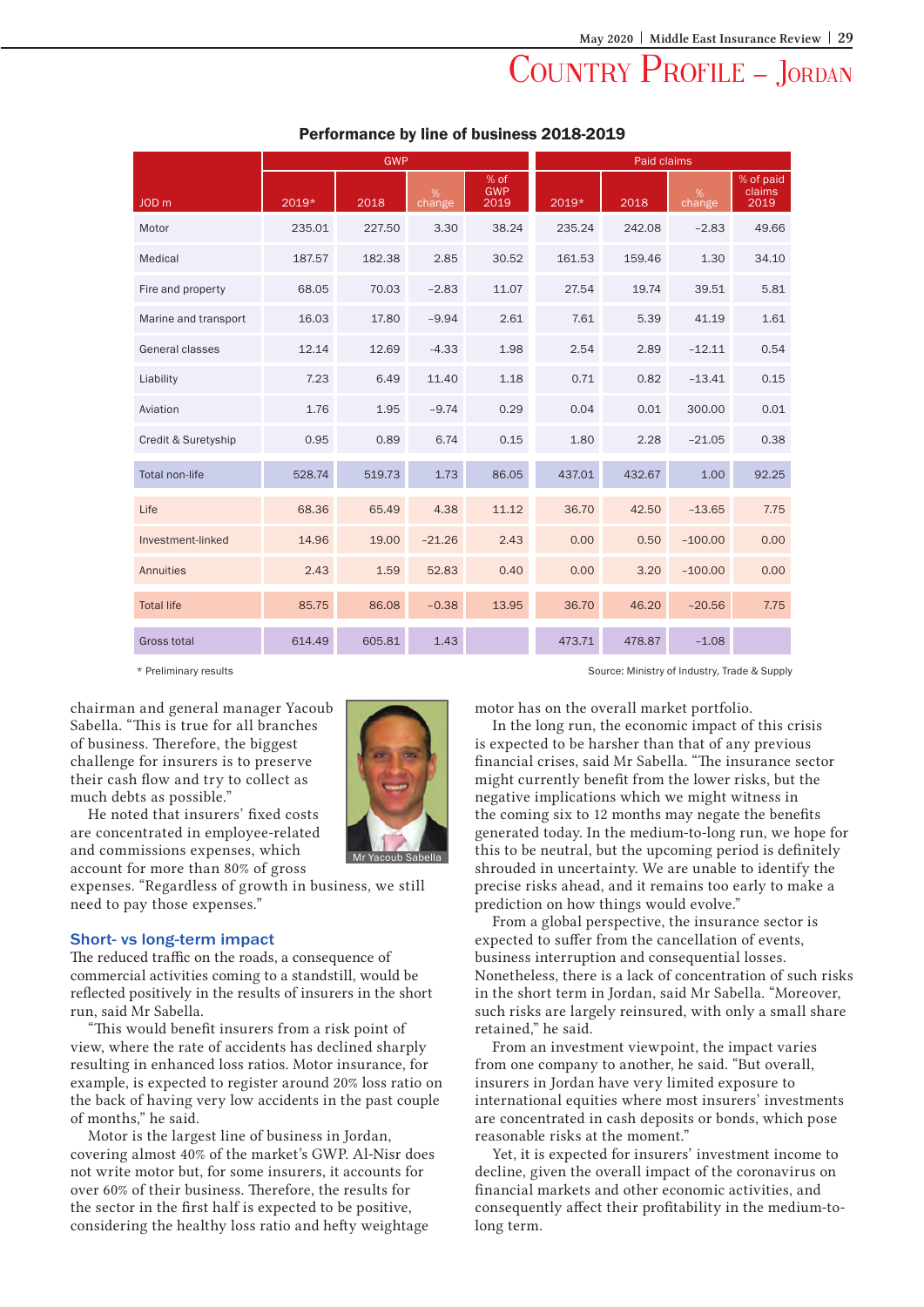# Country Profile – Jordan

| Rank           | Company                    | $2019*$<br>(JOD) | 2018<br>(JOD) | %<br>change | <b>Market</b><br>share (%) |
|----------------|----------------------------|------------------|---------------|-------------|----------------------------|
| $\mathbf{1}$   | Gulf Insurance Group (gig) | 85,695,019       | 85,232,935    | 0.54        | 13.95                      |
| $\mathcal{P}$  | Jordan Insurance           | 59,050,317       | 60,013,704    | $-1.61$     | 9.61                       |
| 3              | Solidarity-First Insurance | 46,365,752       | 42,115,802    | 10.09       | 7.55                       |
| $\overline{4}$ | Al-Nisr Al-Arabi           | 44,792,214       | 43,013,186    | 4.14        | 7.29                       |
| 5              | Middle East Insurance      | 41.174.086       | 40.679.648    | 1.22        | 6.70                       |
|                | Total GWP of top 5         | 277,077,388      | 271.055.275   | 2.22        | 45.09                      |
|                | <b>Total market GWP</b>    | 614.492.222      | 605.812.324   | 1.43        | 100.00                     |

### Top 5 insurers by GWP 2019-2018

Note: premiums generated in Jordan (excluding offshore operations)

\* Preliminary results

Source: Jordan Insurance Federation and Ministry of Industry, Trade & Supply

### Medical insurance: Highly sought after, but most vulnerable

On the back of the virus outbreak, the demand for medical and laboratory testing has increased, keeping medical insurance business active, said Mr Smairat. "Unlike other lines, the cost for medical insurance continues to surge as there has been a notable increase in the size of claims. Insurers are monitoring costs and arranging with reinsurers to adjust underwriting terms if necessary."

He added that the federation is coordinating with various stakeholders, including healthcare service providers and clients, to curb unjustified increase in the use of medical insurance. "The misuse of medical insurance would lead to increased prices and stricter terms in the future. This is the message we relay to stakeholders."

However, and unlike some of the regional markets, insurers are not obliged to cover the virus tests or treatment of infected persons under their medical insurance policies. "Testing and treatment are being handled by the Ministry of Health. In general, pandemics are excluded from coverage, and the government in Jordan is exclusively handling the pandemic cases," said Mr Sabella, adding that insurers would continue to cover other health issues.

#### Change in direction of medical insurance

Medical insurance controls almost one third of the market GWP with premiums reaching almost JOD188m (\$265.2m) in the past year, representing a 3% growth over 2018. Out of the market's 24 active providers, 23 insurers write medical insurance covering around 700,000 individuals in 2018, while another 155,000 individuals were covered by private funds which TPAs manage, according to the Ministry of Industry Trade & Supply statistics.

Between 2009 and 2018, the average growth of medical insurance was 11% compared to 5.8% for general insurance lines. However, in 2019, this line of business registered a growth rate of 2.8%, which could largely be attributed to the slowdown in economic activities as 92% of medical insurance business comes from corporates. "Individual medical insurance represents a very

marginal size of the overall business. Therefore, with a lack of growth in new businesses and sluggish economy, medical insurance would see a slower pace of growth," said Mr Sabella.

Paid claims for medical insurance reached JOD161.5m in 2019 against JOD159.5m in the previous year, and JOD160m in 2017. In 2018, the loss ratio for medical insurance reached 85.7%, down from 94% and 91% in 2017 and 2016, respectively.

The profitability of medical insurance in general has been improving, he noted. "Pricing of medical insurance has become more disciplined, and losses suffered in 2017 and 2018 are taking a different direction now. This is mainly driven by reinsurers as they have incurred considerable losses from this line in the MENA region over the past five years. Some reinsurers have pulled out from the market, diminishing reinsurance offerings in general. Therefore, underwriting and pricing have been enhanced, which would be reflected positively on the profitability of this line."

#### Tough business conditions in 2019

The growth in 2019 was subdued, with GWP increasing by only 1.4% to JOD614.5m from JOD605.8m in the preceding year. In 2018 and 2017, the market growth was almost 2%, while it hovered around 6% in 2016 and 2015.

The unstable socioeconomic conditions over the past few years, in the region generally and in Jordan in particular, have created massive economic challenges, said Mr Smairat. "There has been a sharp decline in commercial activities due to the unstable regional conditions. Jordan's borders with Iraq and Syria have been closed for some time now, hindering the progress of important insurance lines such as marine."

Marine and transport insurance businesses dropped by 9.9% in 2019 to JOD16.03m. This line has not witnessed growth in premiums as far back as 2014.

The lack of new investments and governmentsponsored construction projects has also negatively affected the growth of other lines such as fire and property, he added. "Besides, the slowdown in economic growth has contributed in putting pressure